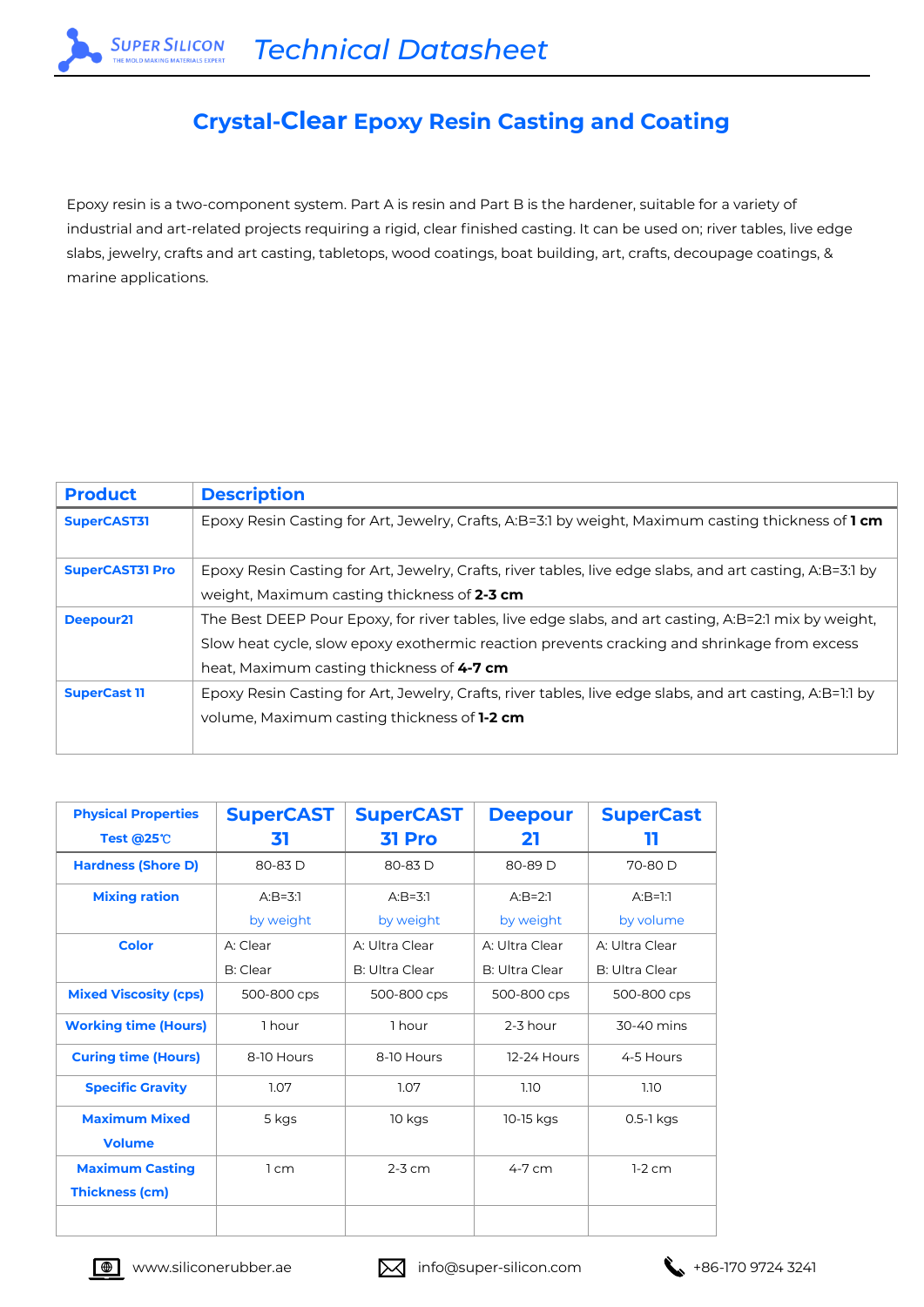

### **SuperCAST31 Key features**

- Crystal clear
- Very low viscosity for easy mixing and minimal bubble entrapment
- Self Leveling, Superior Air Release, Easy To Use
- Super gloss
- Durable, rock-solid, Low Odor

#### **Application**

Jewelry, crafts and art casting, and art-related projects requiring a rigid, clear finished casting

#### **Package**

| Kit             | 500g kit    | 1 kg kit                 | 14 kg kit                                  |
|-----------------|-------------|--------------------------|--------------------------------------------|
| <b>Resin</b>    |             |                          | 375g/bottle   750g/bottle   3.5kg/bottle*3 |
| <b>Hardener</b> | 125g/bottle | 250g/bottle 3.5kg/bottle |                                            |





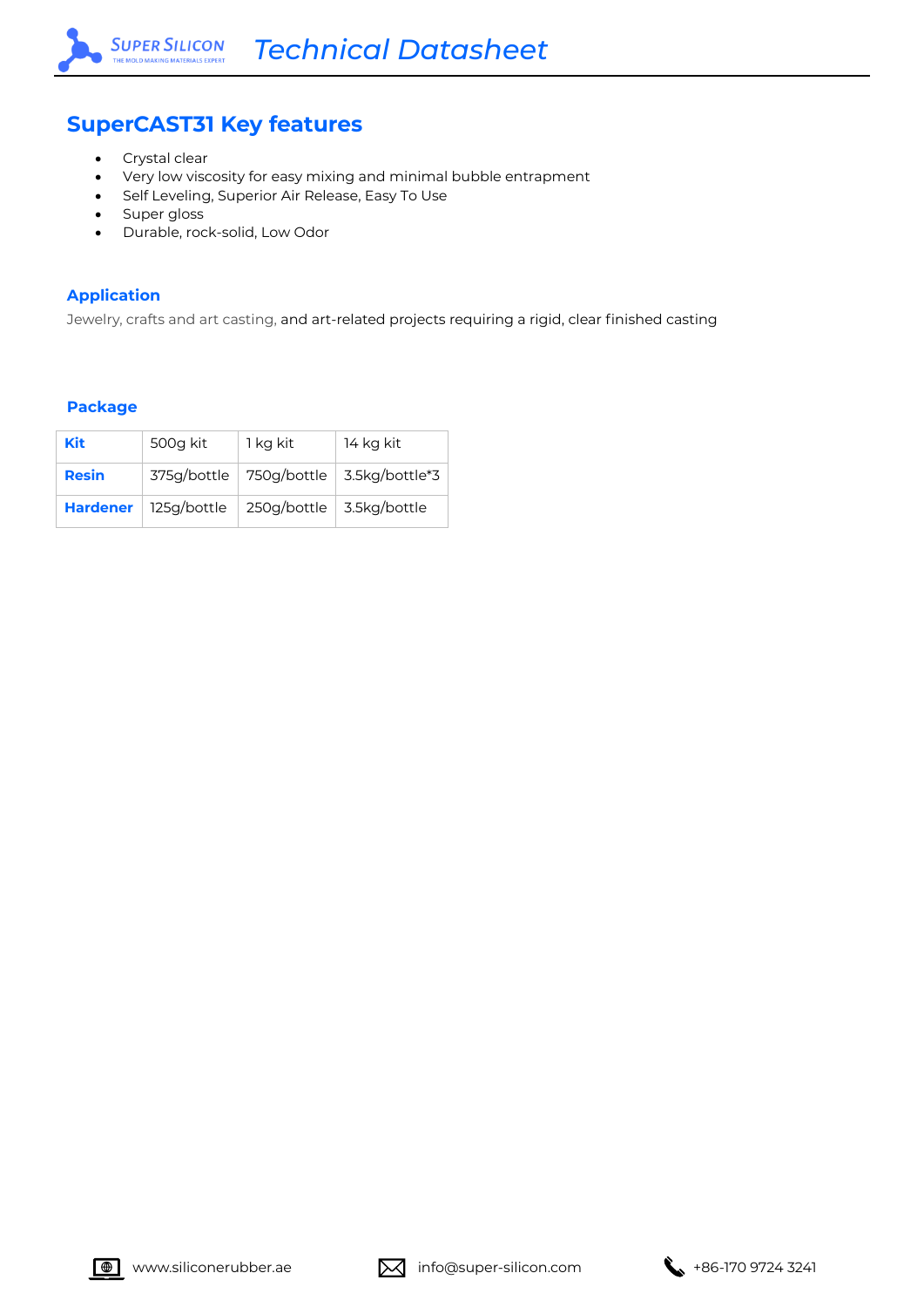### **SuperCAST31 Pro Key features**

- Ultra-clear
- Very low viscosity for easy mixing and minimal bubble entrapment
- Self Leveling, Superior Air Release, Easy To Use
- Super Gloss Durable Finish
- UV stable, formulated with the high UV inhibitors to resist yellowing
- Durable, rock-solid, Low Odor

#### **Application**

Epoxy Resin casting and coating for Art, Jewelry, Crafts, river tables, live edge slabs, and Bar Tops, Tables & Counters coating, a variety of industrial and art-related projects requiring a rigid, clear finished casting

#### **Package**

| <b>Kit</b>   | 500g kit               | 1 kg kit                 | 14 kg kit                                  |
|--------------|------------------------|--------------------------|--------------------------------------------|
| <b>Resin</b> |                        |                          | 375g/bottle   750g/bottle   3.5kg/bottle*3 |
|              | Hardener   125g/bottle | 250g/bottle 3.5kg/bottle |                                            |





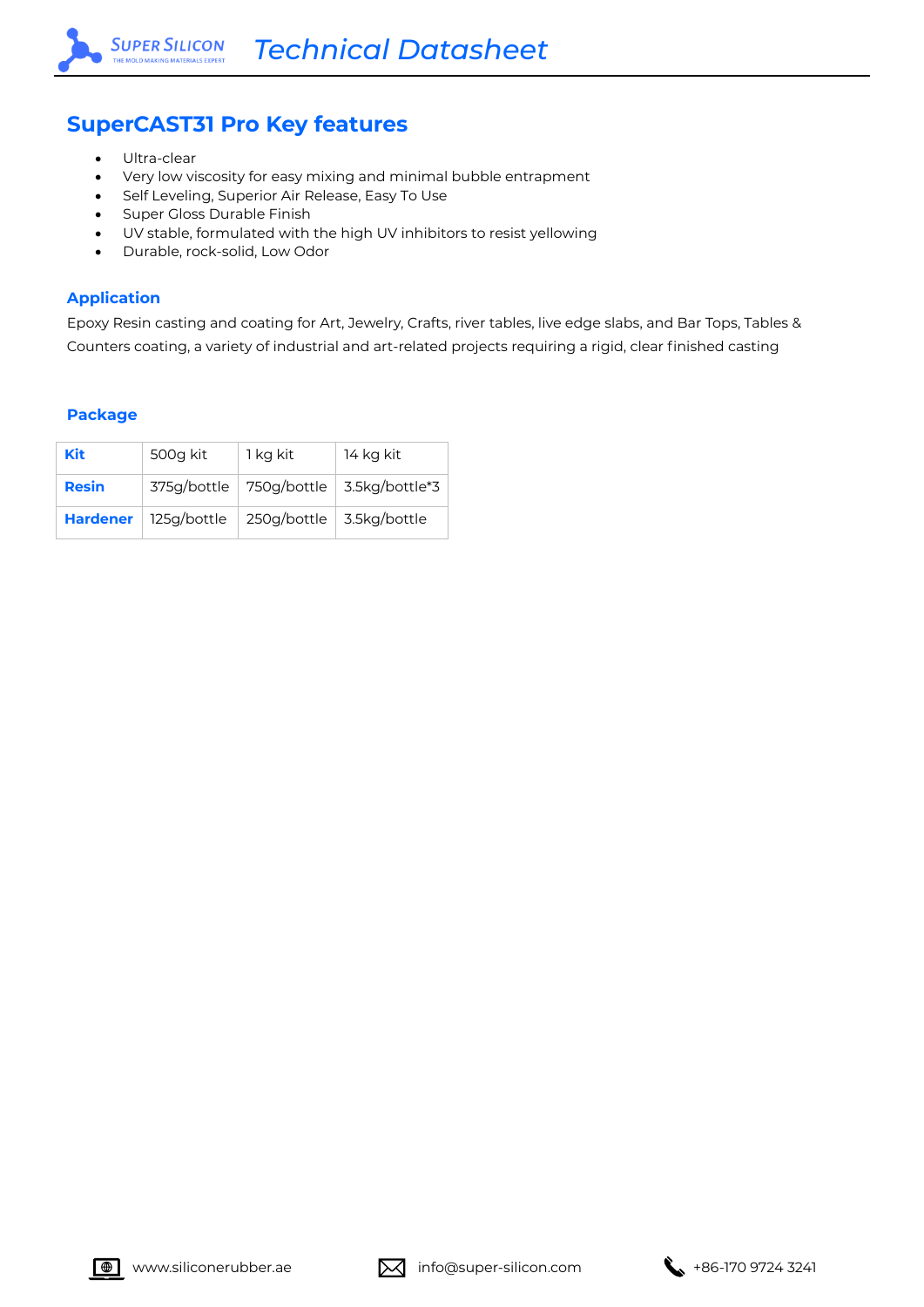## **Deepour21 Key features**

**SUPER SILICON G MATERIALS EX** 

- SINGLE 2" POURS: No more days and days of pouring multiple thin layers and no sanding between coats is needed
- CRYSTAL CLEAR POURS: Crystal clear thick pour epoxy perfect for clear river tables and clear object castings.
- FLAWLESS COLORANT MIXING: River tables, wood voids, art object castings, and pen turning blocks will have gorgeous effects with colorants
- LONG WORK TIME: Slow exothermic reaction allows excess heat to efficiently escape preventing cracks as it cures.
- HIGHEST EPOXY RESIN UV PROTECTION: Added UV Inhibitors resist yellowing from Ultra Violet light sources
- Easy to use, 2:1 by volume mix ratio

#### **Application**

Deepour21# Liquid Glass 2" Thick Deep Pour Amazing Epoxy is PERFECTLY FORMULATED for:

- ◆ Epoxy Resin Wood Table Top Diy!
- ◆ Epoxy River Coffee Tables!
- ◆ Epoxy Resin Coffee Tables!
- ✔ Colored Epoxy For Wood!
- ◆ Epoxy Resin Wood Art!
- ◆ Epoxy Resin Dining Table!
- ✔ Resin Geode Art!
- ✔ Resin Wood Art!
- ◆ And More Cool Epoxy Projects!

#### **Package**

| <b>Kit</b>      | 3 kg kit   | 10.5 kg kit    |  |
|-----------------|------------|----------------|--|
| <b>Resin</b>    | 2kg/bottle | 3.5kg/bottle*2 |  |
| <b>Hardener</b> | 1kg/bottle | 3.5kg/bottle*1 |  |

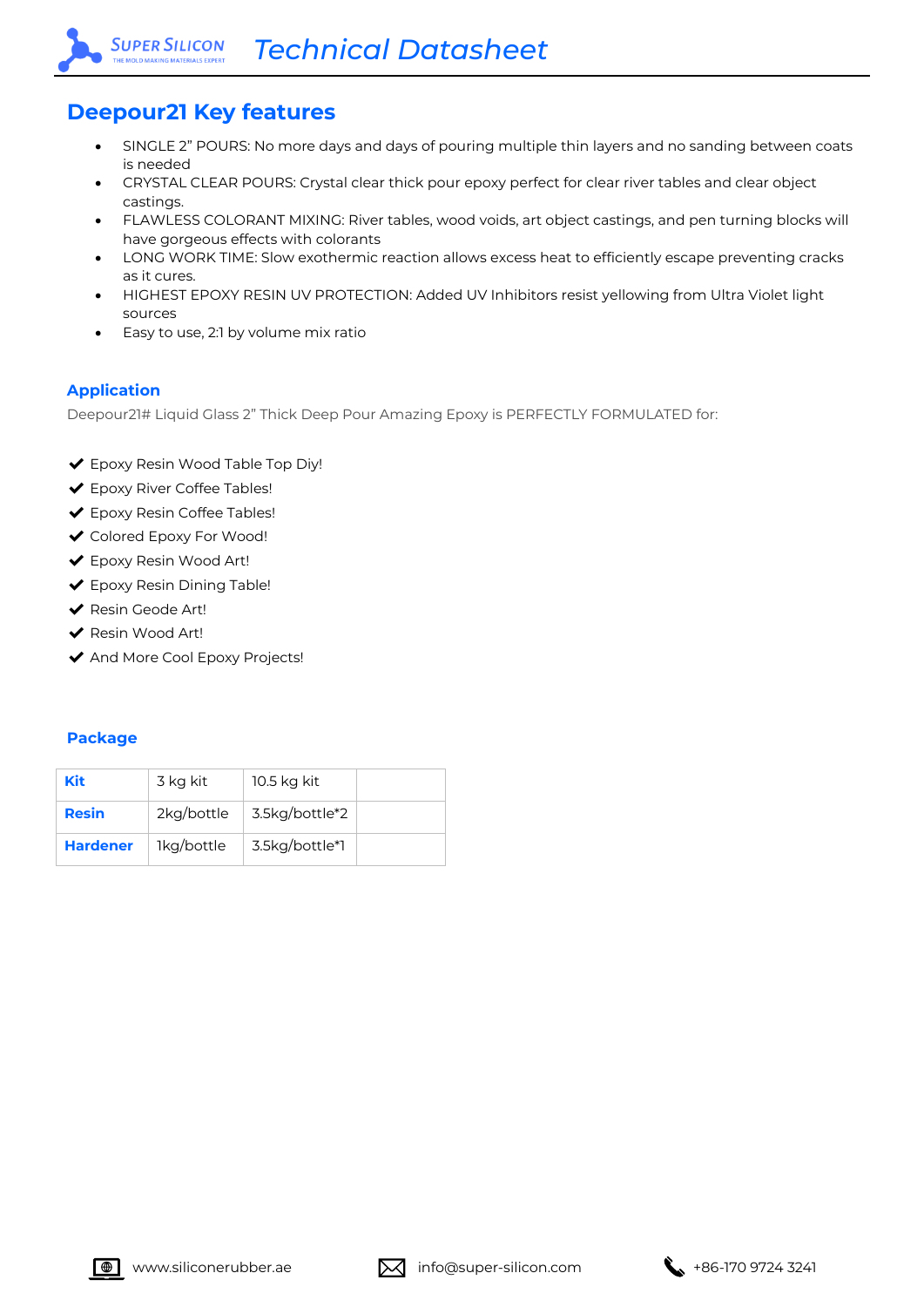### **SuperCAST 11 Key features**

- Ultra-clear
- Very low viscosity for easy mixing and minimal bubble entrapment
- Self Leveling, Superior Air Release, Easy To Use
- Super Gloss Durable Finish
- UV stable, formulated with the high UV inhibitors to resist yellowing
- Durable, rock-solid, Low Odor

#### **Application**

Epoxy Resin casting and coating for Art, Jewelry, Crafts, and Bar Tops, Tables & Counters coating, a variety of industrial and art-related projects requiring a rigid, clear finished casting

#### **Package**

| <b>Kit</b>      | 500g kit | 1 kg kit                                 | 7 kg kit |
|-----------------|----------|------------------------------------------|----------|
| <b>Resin</b>    |          | 250g/bottle 500g/bottle 3.5kg/bottle     |          |
| <b>Hardener</b> |          | 250g/bottle   500g/bottle   3.5kg/bottle |          |

#### **Storage & shelf-life**

9 months, should be stored in original, unopened containers between 15 and 25°C.

Always tightly reseal containers after use. Air, moisture or other contamination causes a reduction in reactivity over time, out of direct sunlight and away from direct sources of heat.





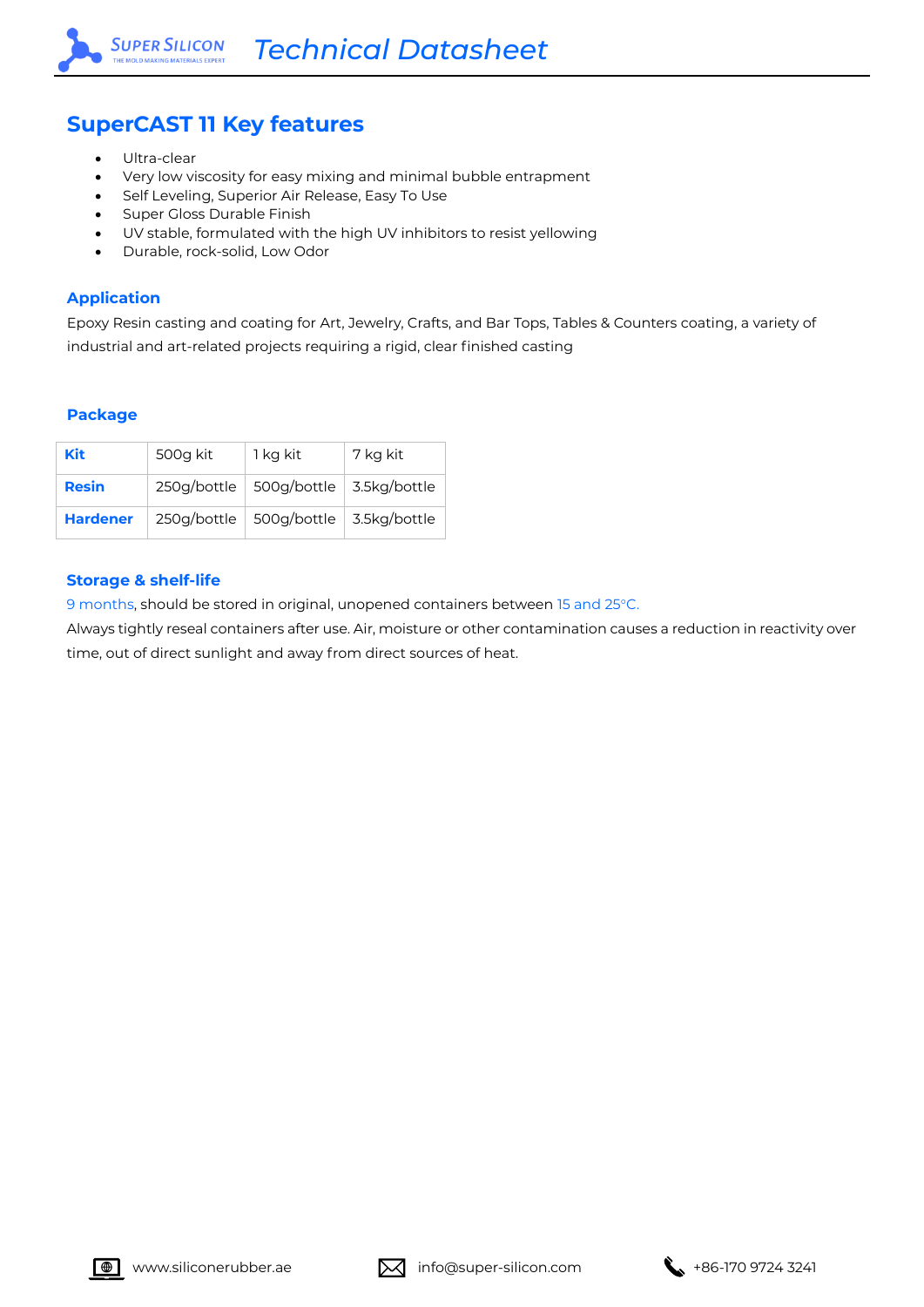## **Instructions**

**SUPER SILICON** 

**Preparation** – Avoid breathing fumes – use in a well-ventilated area at a minimum. NIOSH approved respirator is recommended. Wear safety glasses, long sleeves and rubber gloves to minimize skin contact.

Materials should be stored and used in a room temperature environment (73°F/23°C). Elevated temperatures will reduce Pot Life. Resin and Hardener must be properly measured and thoroughly mixed to achieve full, highstrength, solid-cure properties.

Because no two applications are quite the same, a small test application to determine suitability for your project is recommended if the performance of this material is in question.

**Applying A Release Agent** – For releasing epoxy from non-porous surfaces such as resin, metal, glass, etc., use release agent to prevent adhesion.

IMPORTANT: To ensure thorough coverage, lightly brush the release agent with a soft brush over all surfaces of the mold or model. Follow with a light mist coating and let the release agent dry for 30 minutes.

#### **Measuring / Dispensing**

You must use an accurate scale (gram scale or triple beam balance scale) to weigh these components properly. Do not attempt to measure components by volume.

Mixing tools and containers should be clean and dry. Mixing should be done in a well-ventilated area. Wear safety glasses, long sleeves and rubber gloves to minimize contamination risk. Combine resin with the appropriate amount of hardener. Mix thoroughly for 3 minutes making sure that you scrape the bottom and sides of the container several times.

**Adding Color** – Epoxy Resin can be colored with colorants or Cast Magic Effects Fillers. Pre-mix color or filler with Part A thoroughly and then add Part B.

**Mixing** – Be sure mixing utensils are clean and free of any potential contaminants such as dirt, dust or grease. Mix Parts A and B thoroughly for at least 3 minutes with a square-edged mixing stick. Be aggressive and scrape sides and bottom of mixing container several times. Use the square edge of mixing stick to bring material off of the sides of the container and blend. If using a drill mixer, follow with hand mixing as directed above to ensure thorough mixing.

**Adding Fillers** – A variety of dry fillers can be added. Pre-mix dry filler with Part A before adding Part B. IMPORTANT: Mixed epoxy resin is exothermic, meaning it generates heat. A concentrated mass of mixed epoxy in a confined area such as a mixing container can generate enough heat to melt a plastic cup, burn skin or ignite combustible materials if left to stand for its full Pot Life. Do not use foam or glass mixing containers or pour sections thicker than suggested thickness, If a batch of mixed epoxy begins to exotherm, move it to an open-air environment.

**Pouring** – If casting epoxy resin into a rubber mold, pour the mixture in a single spot at the lowest point of the mold or enclosure. Let the mixture seek its level. A uniform flow will help minimize entrapped air. Recommended casting thickness maximum SuperCAST 31 Pro is 3 cm, Deepour 21 is 5 cm, SuperCAST 11 is 2-3 cm.

**Layer Pouring** – When pouring epoxy resin in layers, allow the previous layer to fully cure and come to room temperature (73°F / 23°C) before pouring additional layers.